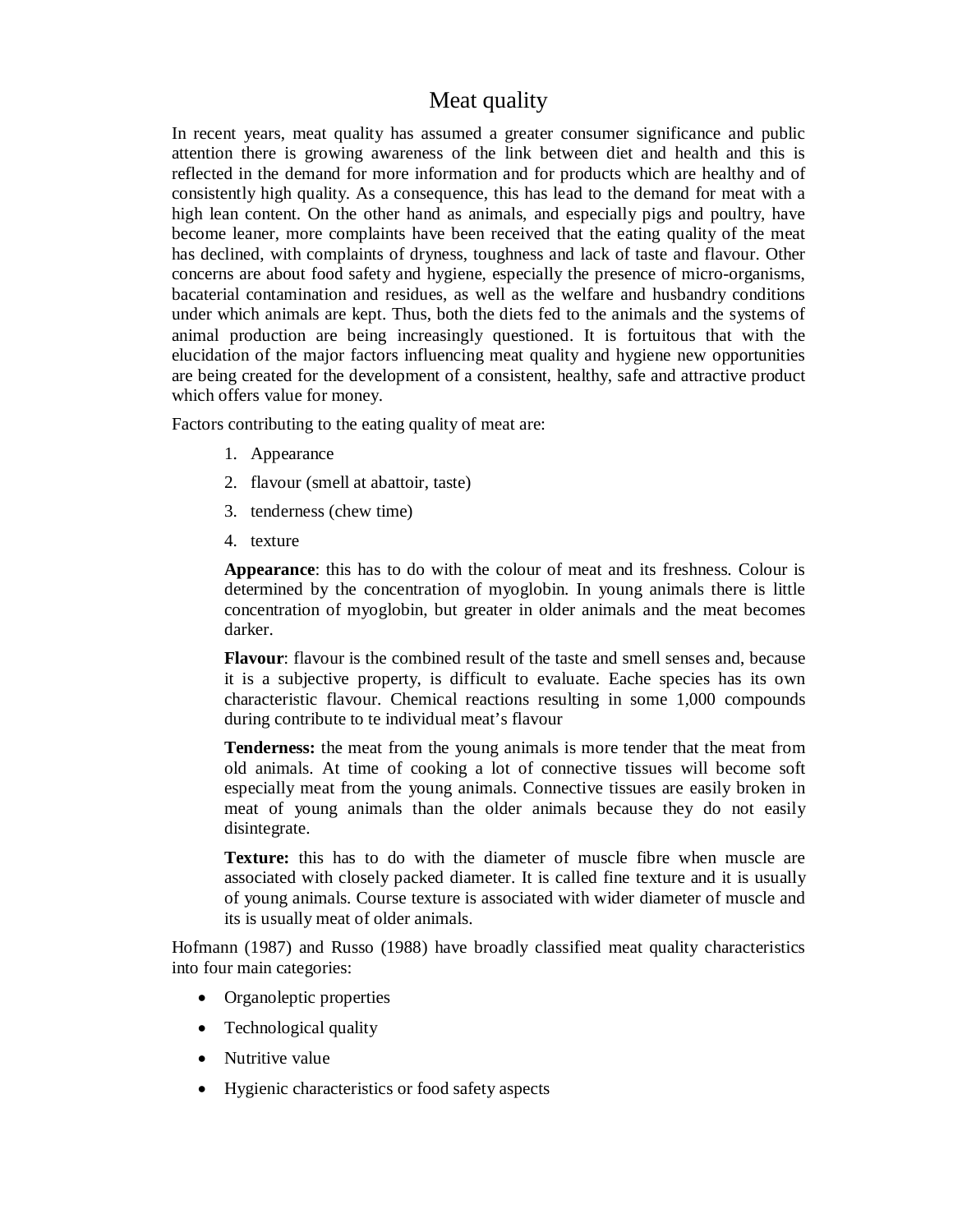Organoleptic properties are the traits that influence the consumer to regularly purchase and eat meat. Technological qualities refers to the suitability of meat for further processing and are primarily determined by treatment after slaughter. Nutritional value concerns with the chemical composition of the meat and its suitability for human consumption. Hygiene or safety implies freedom from harmful microorganisms and any residues. These can be controlled through legislation, proper feeding designs and strategies, quality management schemes on the farm and procedures in the slaughterhouse and processing plant.

#### **Components of meat quality**

The main factors contributing to the eating quality of meat are tenderness, juiciness and colour. These are dependent upon several metabolic and biological phenomena within the animal or carcass and include the following:

- Intramuscular content or marbling fat
- Taint, especially the content of skatole, indole and testosterone
- The type and fatty acid content of the animal's diet and hence its carcass
- Maturation or conditioning effects
- Drip loss and maintenance of the integrity of the cell membrane post-morten
- Stress, during transportation and lairage
- The potential to flavour meat
- The effect of feeding

**Marbling fat**: acceptability in pigs, the effect of fat on eating quality depend on amount of marbling fat. Marbling fat is the lipid found in the connective tissue sorrounding the muscle fibre bundle. It has been suggested that at least 2.0% marbling fat is required for optimal eating quality. Studies have shown that the lower the backfat thickness, the lower the percentage of marbling fat and the less the overall acceptability of the pork.

**Taint and effect of skatole:** Skatole (3-methyl indole) is a volatile compound produced in the hindgut of animal by microbial degradation of the amino acid tryptophan. Majority of skatole is degraded in the liver and excreted in the urine; the undegraded portion is deposited in the fat and muscle of the body. High concentrations in these tissues give rise to unpleasant smell and taste of meat, especially in entire male animals. Several studies has shown the effect of different diet component on skatole concentration in the intestinal contents, as well as faeces and backfat of pig, e.g. fibre and cp content.

#### **Fatty and composition:**

In non-ruminants it is well established that simply changing the type and quantity of oil and fat in the diet can change the fatty acid content of fat in the carcass. High concentration of polyunsaturated fatty acids have been associated with values for tenderness, juiciness, flavour and overall acceptability; whereas high concentration of saturated and monounsaturated fatty acids resulted in high overall score. Also, there is an increased risk of rancidity and 'off' flavour when oils are used in high quantity in pig diets.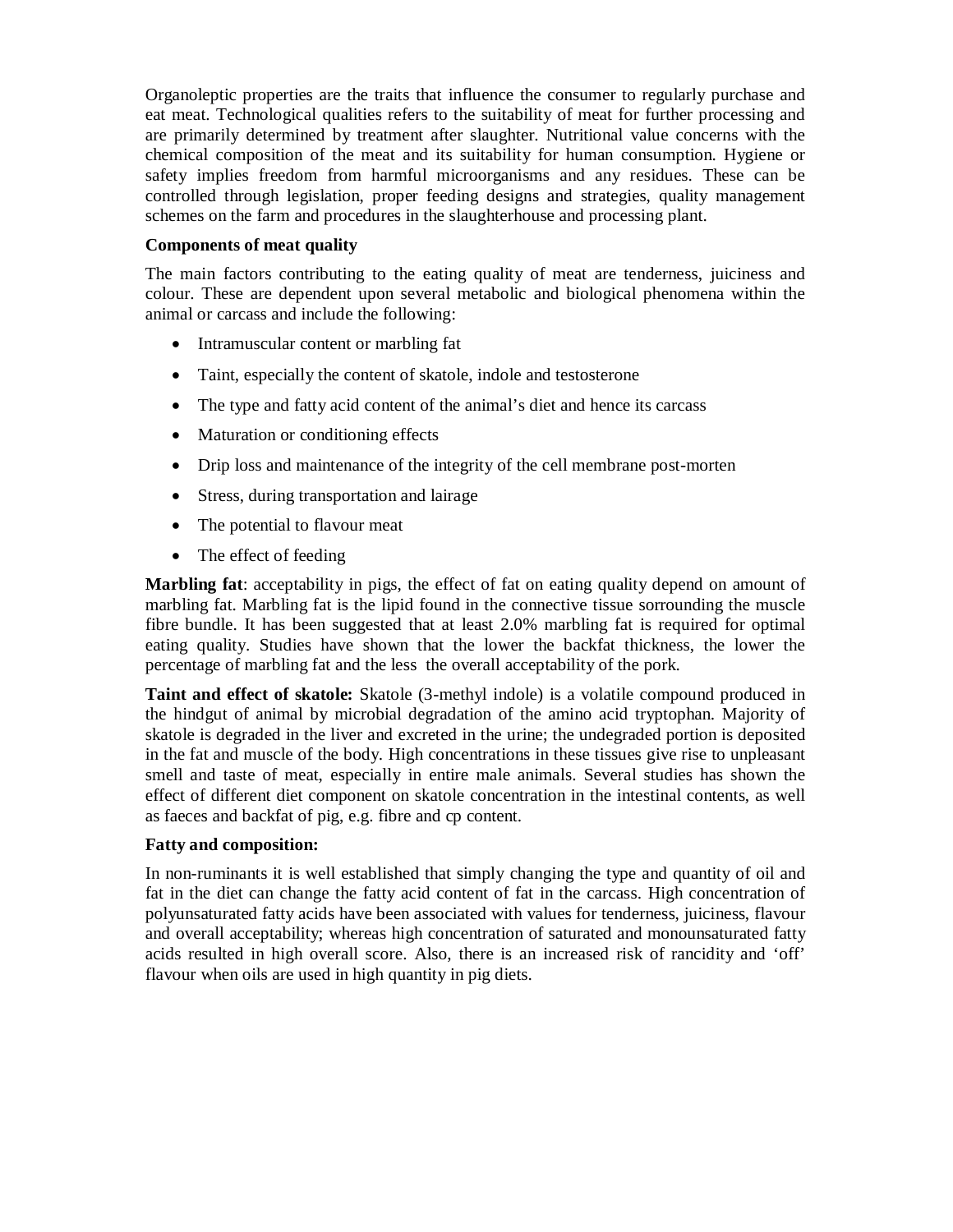#### **Maturation and conditioning effects**

The tenderness of meat improves with conditioning and storage after slaughter. Increasing the conditioning period from 1 to 10 days at  $1^{\circ}$ C significantly improves the overall liking of meat. Also the injection of calcium salt solutions, such as calcium chloride, into the carcass of animals have been found to significantly improve the eating quality of meat and reduced the toughening effect of cooking.

### **Oxidation stabilization and Drip loss**

Lipids are important components of meat and enhance several desirable characteristic such as flavour, tenderness and juiciness. However, one of the major cause of deterioration of meat, even during cold storage, is lipid oxidation which ultimately results in unacceptable flavour, odours and fatty acids, fat soluble vitamins and pigments. There is also concern about the production of peroxides and aldehydes and the form ation of 'free radicals' which produce harmful chemical products.

Lipid oxidation is therefore a major cause of deterioration in the quality of meat. it also influences the yield of saleable meat, since the disruption of the subcellular membrane destroys the integrity of the cell wall, releasing intracellular fluid. This results in considerable fluid or drip loss, a major problem and economic loss in both poultry and pork. It is therefore beneficial to reduce both the occurrence and rate of lipid oxidation.

The role of vitamin E and Selenium as antioxidant is recognized and feeding of high dietary levels to both pig and poultry has improved meat quality by reducing the rate of lipid oxidation and maintaining the integrity of the cell membrane post-slaughter. This resulted in the meat keeping its fresh appearance and colour for longer, as well as reduced drip loss, allowing better presentation of both poultry and pork.

#### **Stress**

The most effective way to reduce the incidence of poor pork quantity is to improve preslaughter management and handling and thereby reduce stress. Stress both during transportation and pre-slaughter can affect meat quality, since it can influence the rate and extent of post-mortem acidification in the muscle. If stress is induced over a long period, then muscle glycogen is depleted and dark, firm and dry (DFD) meat may result. Similarly, if the stress occur immediately b/4 or at slaughter, then the rate glycolysis is increased at a time when carcass temperature is high, resulting in PSE meat. Chromium has been recognized as an element which can assist animal to better tolerate stress, therefore reducing stress occurrence in animals, especially the organinc form and minimizing the incidence of both PSE and DFD-type meat.

#### **Effects of Feeding**

The supply of nutrients to animals, influence carcass composition since it directly affects growth rate as well as the proportion of protein and fat in the body. The higher the level of feeding, the higher the rate of lean and fat gain, and therefore the higher the eating quality of the meat. it has also been proved that the quality and type of raw ingredients included in the diets rather than the feeding levels per se was response for the effects.

# **Meat preservation**

Meat get putrifies due to the action of bacteria, moulds and yeasts. In an effort to get nourishment fro the meat after the meat alter the meat in various ways. To grow they require favourable temperature. It is therefore customary to classify organisms according to their temperature tolerance: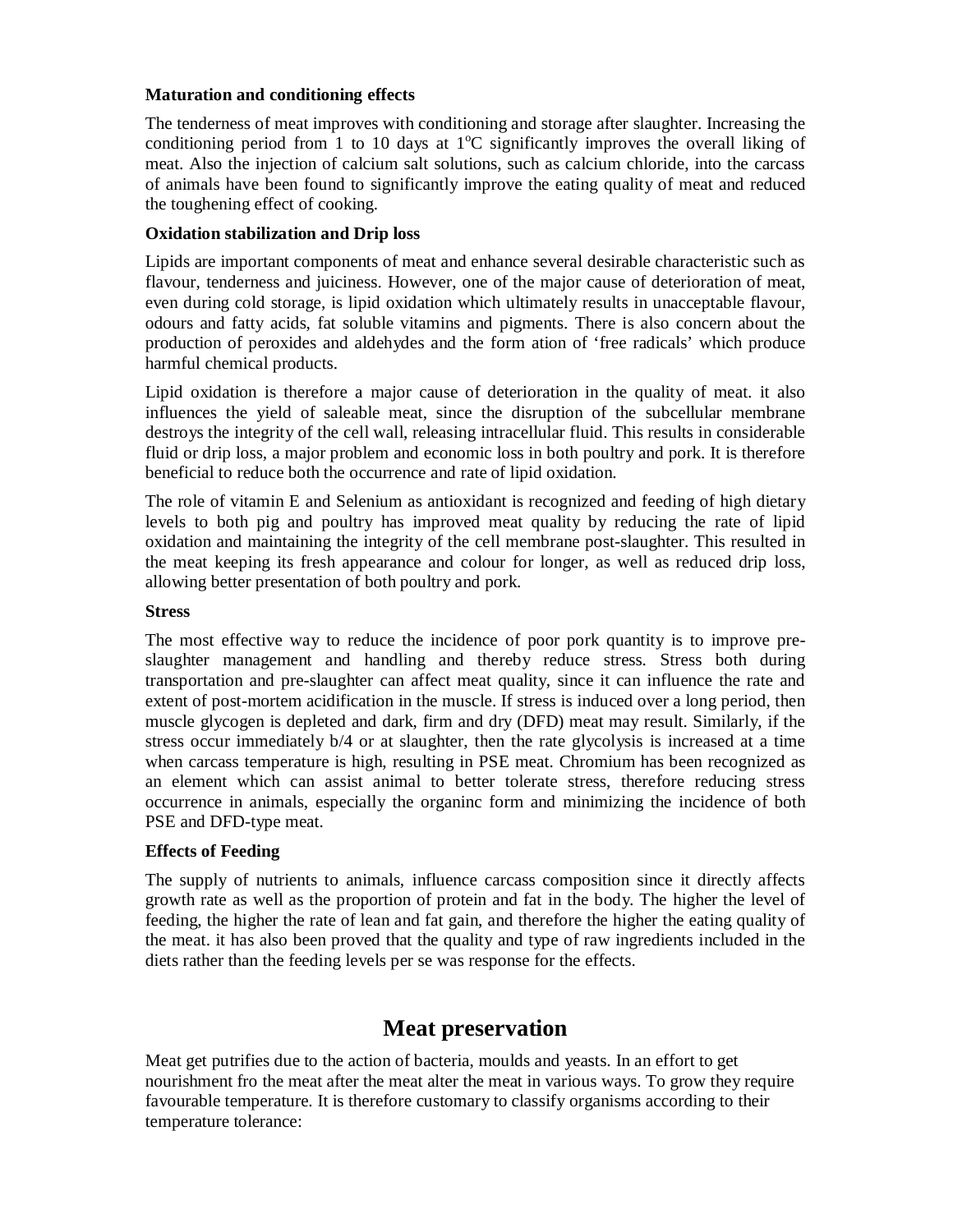- 1. Psychrophiles which have an optimum temperature range of  $-2^{\circ}\text{C}$  to  $7^{\circ}\text{C}$ .
- 2. *Mesophiles* which have an optimum temperature range of  $10^{\circ}$ C to  $40^{\circ}$ C
- *3. Thermophiles* which have an optimum temperature range of  $43^{\circ}$ C to  $66^{\circ}$ C.

One can them preserve meat by reaching  $-2$ <sup>O</sup>C (sub optimal temp.) by chilling or freezing and  $66^{\circ}$ C(super optimal temp.) by pasteurizing, cooking or sterilizing

Organisms also need water for growth and so it is possible to preserve meat by removing this by dehydration, freezing or curing.

Organisms causes spoilage by:

- by disintegration in the connective tissue
- produce gases as hydrogen suphide, carbon dioxide, ammonia e.t.c
- ferment the muscle sugar (glycogen) to produce acetic and butyric acids, causing offensive smell and tastes.
- Discolouration of the meat by chang in the myoglobin

# Preservation by cold

Simplest form of meat preservation. And it can be done for long time. This because bacteria are unable to multiple at low temperature and due mainly to the fact that water is changed to ice.

- 1. Chilling meat: It is useful when meat will be preserved for only 35days. It loses very little in appearance, nutritive value and taste. It is kept between  $-1.4^{\circ}C$  and  $1^{\circ}C$ , preferably in the dark as light has the effect of oxidizing fats. The atmosphere should be kept dry. A concentration of 5% to 10% carbon dioxide helps to prevent the growth of mould and bacteria. Meats under this condition require more space as they will need be hung on hooks to allow for adequate air circulation around them.
- 2. Freezing of meat: Temperature for ordinary freezing vary between -18<sup>o</sup>C and -5<sup>o</sup>C. This can be kept for a long time. Frozen Beef can be stored for 12 months, veal slightly less, mutton and lamb 8 months and pork 6 months without much deterioration. Frozen meat stored too long become dry, less palatable and rancid. It is less durable after thawing than fresh killed or chilled meat. Slow freezing or blast freezing can be used.

# Preservation by Drying

# Simple techniques for production of dried meat

Temperature, humidity and circulation of air are the key factors in drying of meat. gradual dehydration of meat cut to specific uniform shape that permits the equal and simultaneous drying of whole batches of meat. The optimal condition for a successful and easy drying of meat is are:

- Relative humidty of 30%
- Warm and dry air
- Small temperature difference between night and day.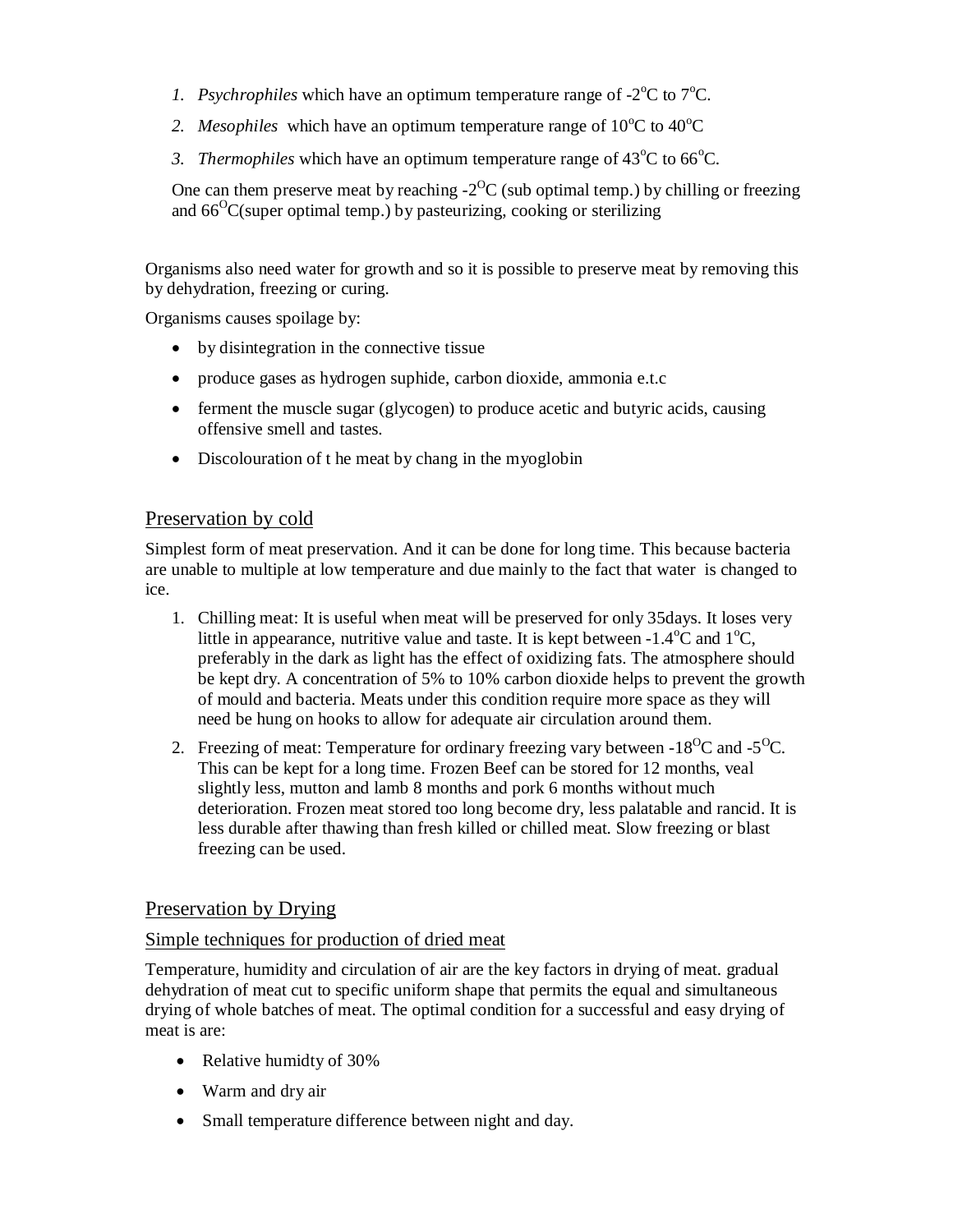

Drying will be faster under high terperatures, low humidity and intensive air circulation.

Relative high water evaporation in the first day of drying, after which evaporation rate continually decreases. As the meat dries it becomes smaller, thinner, thinner and to some degree wrinkled. Consistency also changes from soft to firm and to hard.

#### Important steps in meat drying:

i) slaughtering of the animal ii) carcass trimming iii) Selection of the raw materials iv) proper cutting and pre-treatment of the pices v) proper arrangement of drying facilities vi) Influence of unfavourable weather most be considered in order avoid quality problem or production losses

The secret of correct meat drying lies in maintaining a balance between water evaporation on the meat surface and migration of water from the deeper layers. In other words, care must be taken that meat surfaces do not become too dry while there is still a high moisture content inside the meat pieces. Dry surfaces inhibit the further evaporation of moisture, which may result in products not uniformly dried and in microbiological spoilage starting from the areas where the moisture content remains too high.

#### Selection of meat for drying

Lean meat without visible fat tissues adhering to muscle are suitable for drying.

- Bovine meat, sheep, cameloids, goats and venison (e.g antilopes, dear etc.) is also used.
- Meat from medium aged animal, in good condition and not fat.
- Meat must be examined for undesirable alterations as discolouration, haemorrhagic spots, off-flavour, manifestation of parasites e.t.c. such defects must be trimmed off.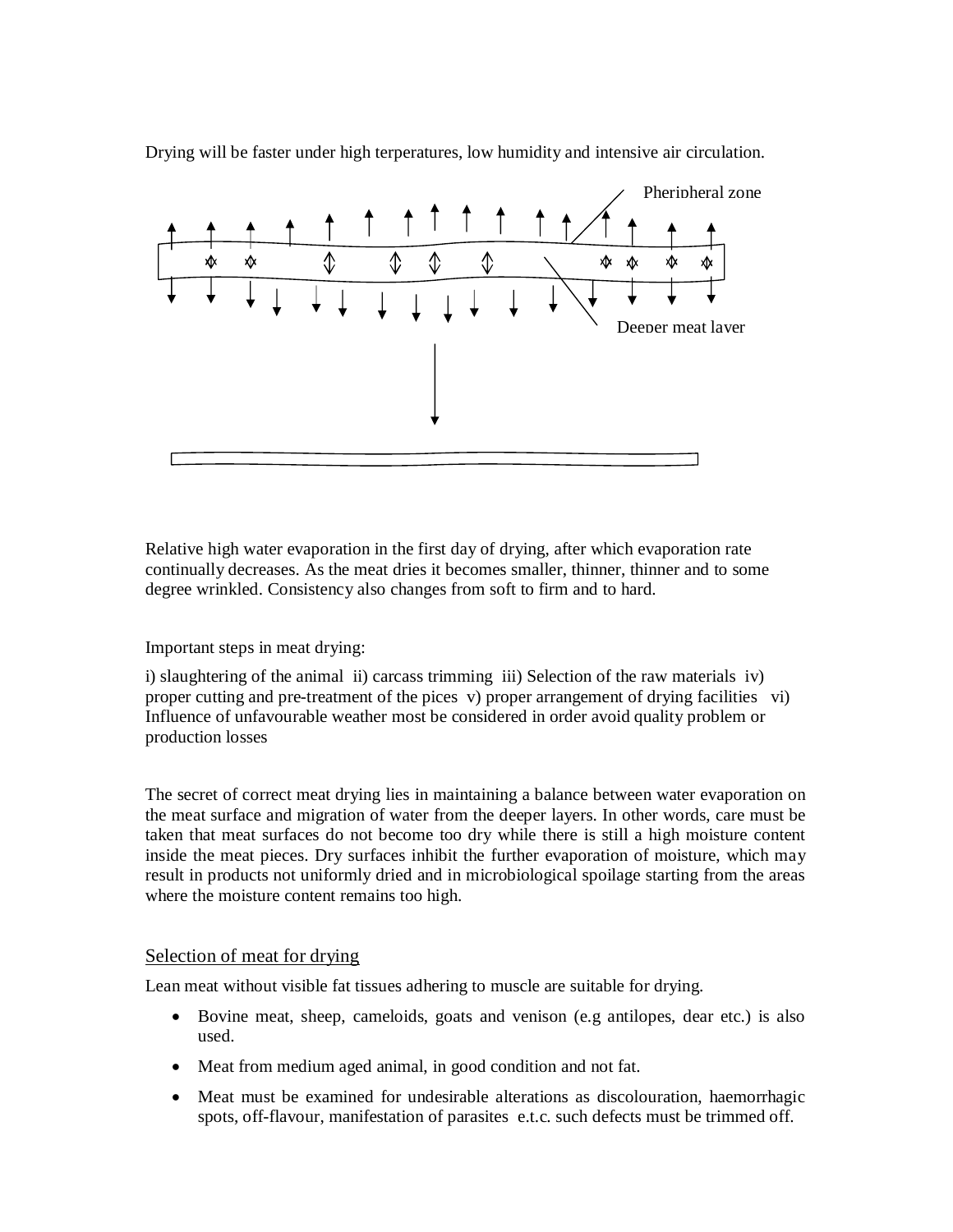### Techniques of cutting meat pieces for drying

Cutting muscle into thin strips ca be done in two ways:

- Cutting after placing mea on clean chopping board (Fig 1)
- Cutting the muscle in hanging position (Fig 2)

In both cases the muscle have to be split along the muscle fibre and must be uniform and smooth as possible. Length of strip may differ but not less than 20cm an not more than 70cm.

FIG 1. Cutting meat streeps from the muscle on a chopping board. FIG 2. Cutting meat streeps from a suspended muscle.



In both cases the muscles have to be split exactly along the muscle fibres. The strips must be cut as uniformly and as smoothly as possible and the diameter of the strip must remain the same throughout the length. The length of the strips may differ, though it should not be less than 20 cm and not more than 70 cm. Meat cut into shorter strips requires considerably more time for hooking than the same quantity cut into longer strips. However, strips which are too long may break because of their weight.

#### Recommended Treatment before drying

Pre-salting: the use of a 14% salt solution is preferred. It is bactericidal in action and also protect against insect during drying. The necessary amount of edible salt is added to water and dissolved by intensive stirring, the meat strips are dipped into solution, soaked for about five minutes and then drained. Draining can be done using plastic sieve.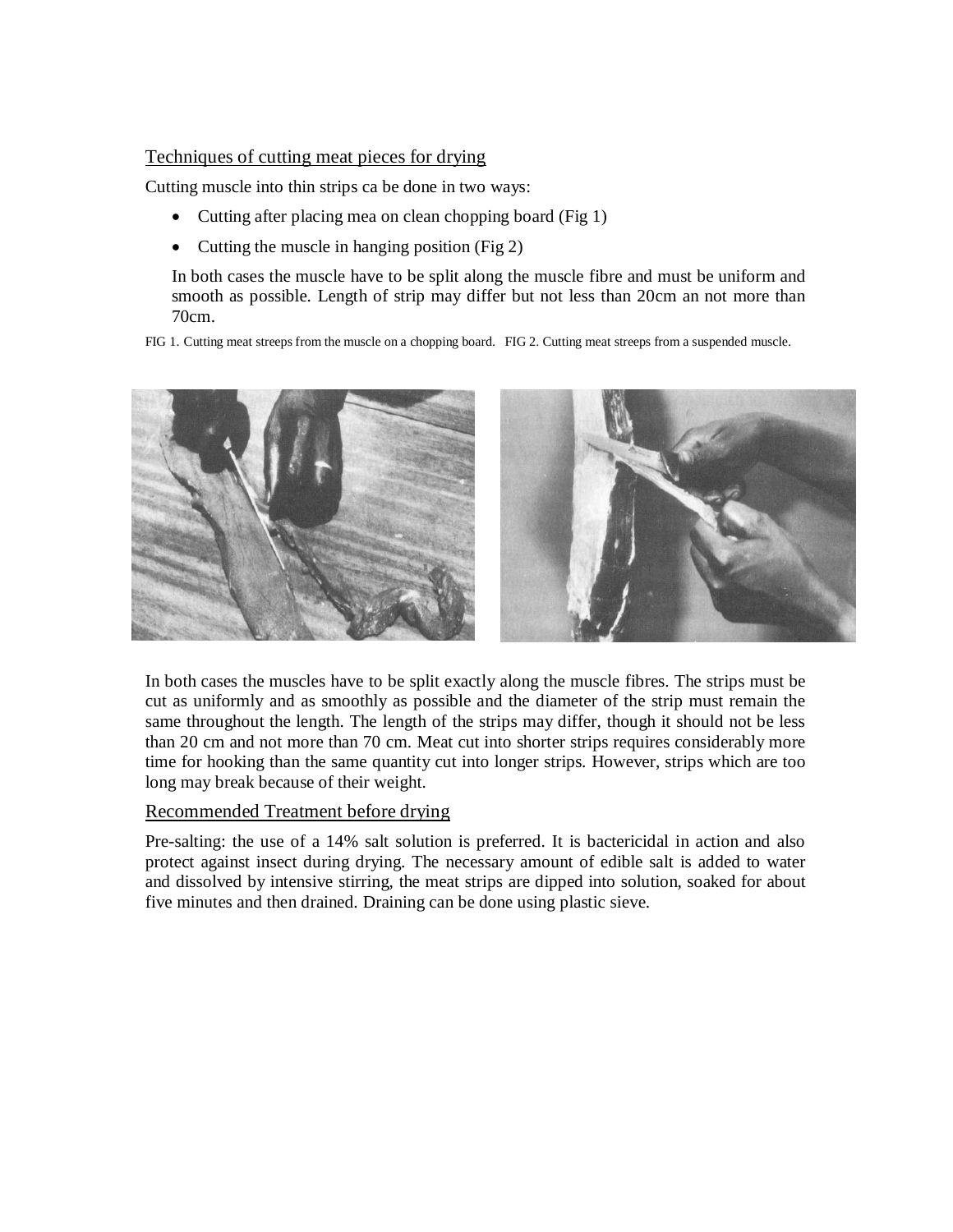| Water (l) | Salt (g) |
|-----------|----------|
| 5         | 810      |
| 6         | 975      |
|           | 1140     |
| 10        | 1630     |

To make 14% of salt solution below are the volumes of water to the weight of salt:

FIG.3 Suspension of meat strips on hooks (A), loops (B), and by means of clips (C).



Fig 4: Sun meat dryer made of wood or metal (A and B)

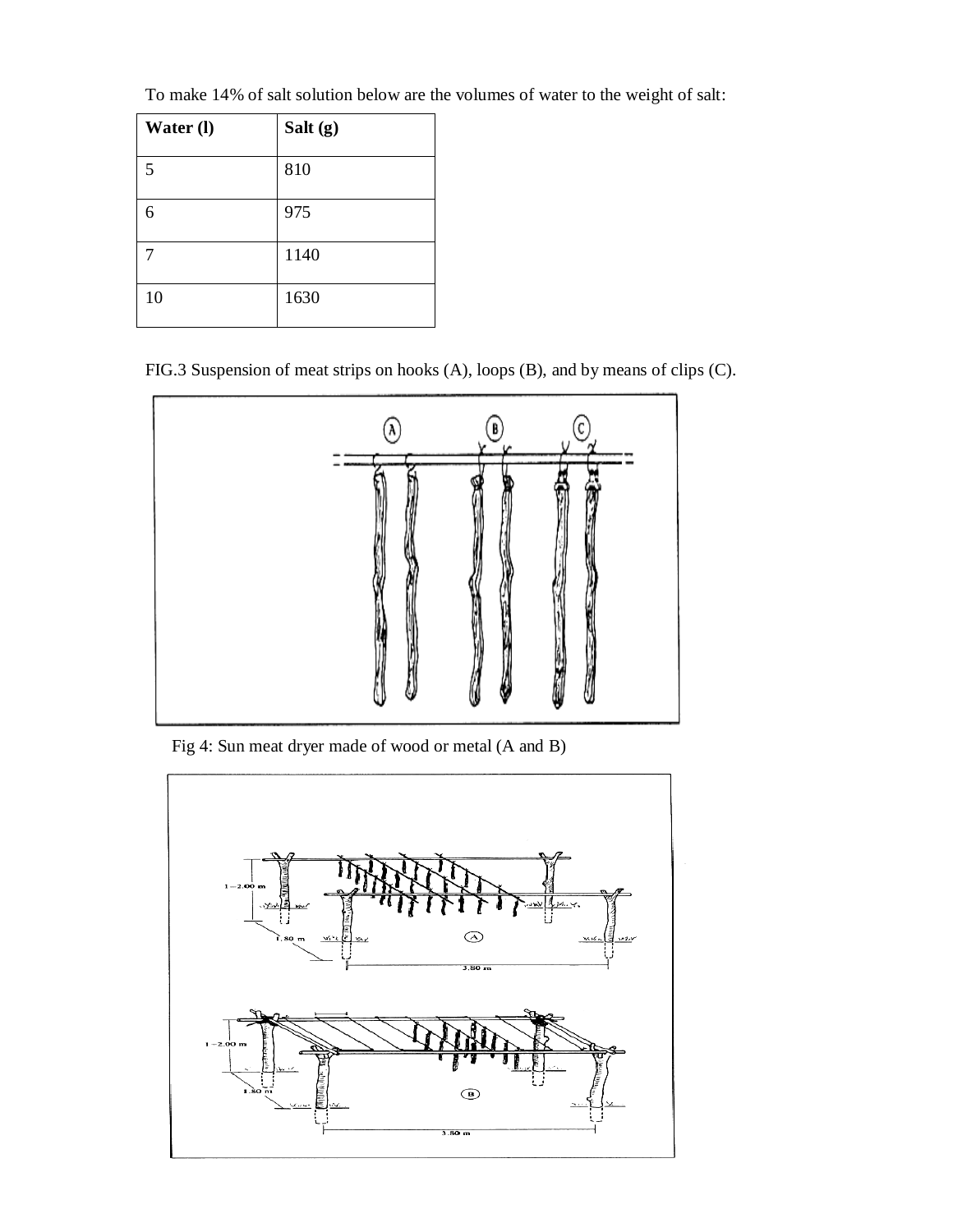# Methods of suspending of meat strips for drying

Meat should be suspended individually from one end, thus ensuring, through arrangement on the drying facility, free air circulation along the whole length of the pieces and fat and uniform drying. The contact of meat pieces with each other must be avoided.

The suspension of meat strips can be done in different ways (Fig 3):

- $\checkmark$  Suspension using metal hooks
- $\checkmark$  Suspension using loops
- $\checkmark$  Suspension using metal clips

Installation for drying entire batches of meat

- $\checkmark$  Sun meat dryer made of wood or metal
- $\checkmark$  Mobile meat dryer

Meat dryer with protection against extreme influence e.g roof typ or normal with protection.

# Quality of the final products

- $\checkmark$  Appearance: absence of large wrinkles and notches indicate uniform dehydration of meat
- $\checkmark$  Colour: the surface and cross cut, should be uniform and dark red.
- $\checkmark$  Taste and flavour: mild salty taste when spices are not added. No off-flavour. Some rancid flavour might occur.

Dried meat must be continuously examined for spoilage-related off-odour, which is the result of incorrect preparation and/or drying of the meat. Meat with signs of deterioration must be rigorously sorted out.

#### Packaging and storage

This serve to protect against contamination.

Paper, plastic foils, aluminium foils, cellophane and textiles. Vacuum packaging give longer shelf-life. Cardboard can be used. Prevention of wet condition setting inorder to prevent bacteria and mould under storage.

#### Meat drying in combination with additional treatment

i) pre-salting ii) cured dried meat iii) smoked dried meat iv) dried meat with spices and additive e.g Kilishi

Meat Preservation By Thermal Treatment

# **Characteristics of Heat-Treated Preserved Meat and Meat Products**

The prolonged shelf-life of heat-treated meat and meat products is achieved through reducing growth of, or inactivating, micro-organisms by a thermal process. The principal steps of the heat preservation method are to:

 place the product in a container (can, glass jar, pouches of synthetic material or laminate with aluminium) which is hermetically sealed after filling and which is impermeable to any external substances; and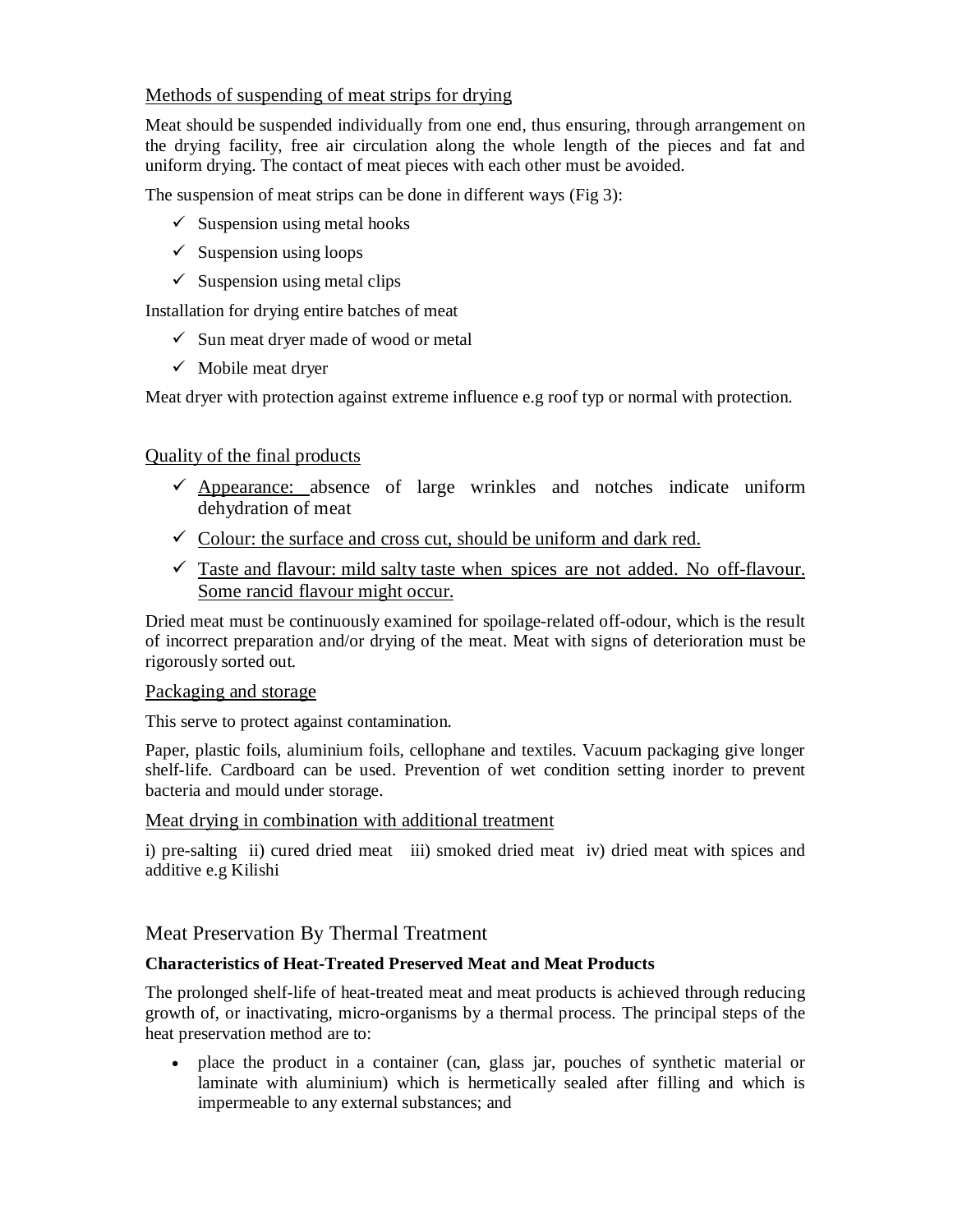submit the hermetically sealed product to thermal treatment with a defined temperature and time combination.

#### **EQUIPMENT FOR THERMAL TREATMENT**

Thermal or heat treatment is done by submerging the products in cooking vats or pressure cookers which contain hot water or steam or a mixture of both. It can be performed under pressure in pressure cookers (retorts, autoclaves) in order to reach temperatures above 100°C ("sterilization"). Sterilization is the most important and efficient type of heat treatment, since foods free from viable micro-organisms can be obtained and most of these products can then be stored without refrigeration. In contrast, temperatures up to 100°C can be achieved in simple cooking vats ("pasteurization"). A certain amount of micro-organisms resist this moderate heat treatment and the resulting pasteurized products must consequently be stored under controlled temperatures.

After thermal treatment the product must be chilled as quickly as possible, in order to avoid overcooking. Hence, this operation is done within the cooker by introducing cold water. The contact of cold water with steam causes the latter to condense with a rapid pressure drop in the retort. A high pressure difference between the cooker and the internal pressure in the containers must be avoided inorder not to induce permanent deformation or damage of these containers.



FIG.1. Retort cooker. 1. body, 2. lid, 3. counterbalance, 4. nuts, 5. heater, 6. vent, 7. relief valve, 8. pressure gauge, 9. water supplyvalve 10. steam supply valve.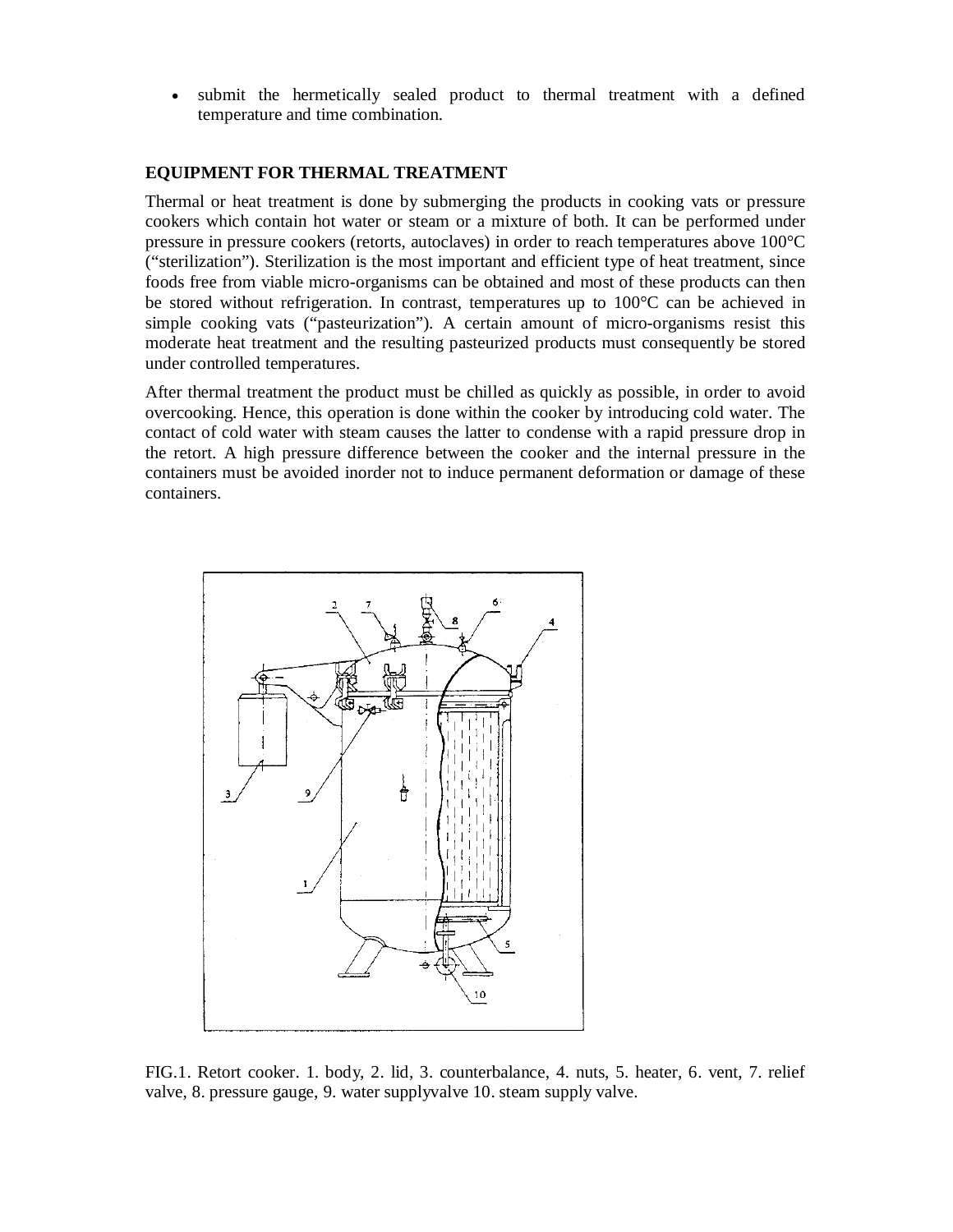# **CONTAINERS FOR THERMALLY TREATED PRESERVES**

Containers for heat-preserved food must be airtight in order to avoid recontamination by environmental microflora. Moreover, no traces of undesirable substances which the packaging material may contain, such as heavy metals (lead, tin), should be permitted to migrate into the product. Currently, most of the thermally preserved products are in metal containers are:

- i. Cans,
- ii. Glass jars or plastic or
- iii. Aluminium/plastic laminated pouches.

The advantages of aluminium cans are low weight, resistance to corrosion, good thermal conductivity and recyclability, but these cans cannot be soldered or welded. They are less rigid and more expensive than steel plate.

# **MEAT PRODUCTS SUITABLE FOR CANNING**

- cooked ham
- sausages with brine of the frankfurter type
- sausage mix of the bologna or liver sausage type
- meat preparations such as corned beef, chopped pork, etc.
- ready-to-eat dishes with meat ingredients such as beef in gravy, chicken with rice, etc.
- soups with meat ingredients such as chicken soup, oxtail soup, etc.

# **ORGANOLEPTIC, PHYSICAL AND MICROBIOLOGICAL ASPECTS OF THERMAL TREATMENT**

The intensity of heat treatment has not only a decisive impact on the inactivation of microorganisms, but also on the organoleptic quality of the product. As a result:

- 1) There are products which undergo intensive temperature treatment without significant losses in quality.
- 2) Some other products may deteriorate considerably in taste and consistency after sterilization. In these cases less intensive thermal treatment is required but, at the same time, other hurdles, such as low pH value and/or water activity or a lower storage temperature, have to be built up in order to inhibit bacterial growth.

The intensity of thermal treatment can be defined in physical terms. The term widely used under practical conditions is the F-value, with which the lethal effect of heat on microorganisms can be defined. The thermal death time for different micro-organisms calculated at 121°C and expressed in minutes, is used as the reference value.

The thermal death time for spores of *Clostridium botulinum* at 121°C is 2.45 minutes or in other words, an F-value of 2.45 is needed to inactivate all these spores in the product at 121°C. Spores of other micro-organisms are more or less heat resistant. Vegetative cells of micro-organisms are generally destroyed at temperatures of less than 100°C and therefore play no role in the F-value calculations. The definition of the F-value at121°C is as follows:  $F = 1$ : lethal effect at 121 °C on micro-organisms after 1 minute  $F = 2(3, 4, etc.)$ : lethal effect at 121<sup>o</sup>C on micro-organisms after 2(3, 4, etc.) minutes.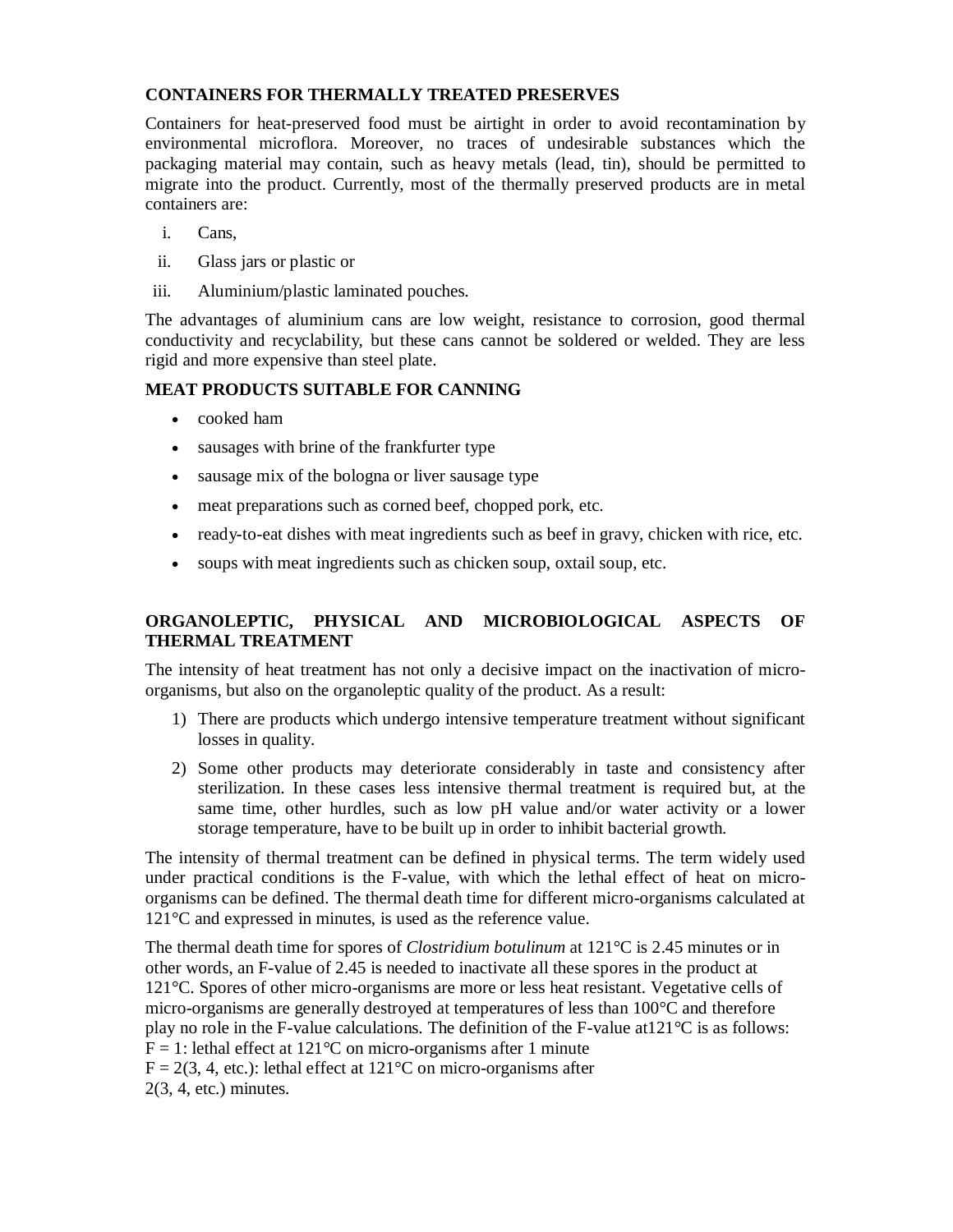The lethal effect can be shown in the reduction (in percentage) of the total number of microorganisms present in the product. The destruction of micro-organisms is at an exponential rate, which means that the higher the initial bacterial load (using the same time-temperature combination), the higher the number of surviving bacteria.

|                                                                    | <b>Remaining micro-organisms</b> |                                          |               |
|--------------------------------------------------------------------|----------------------------------|------------------------------------------|---------------|
| Initial bacterial load (micro-Destruction<br>$ organisms/g\rangle$ | 90''''                           | rate Destruction rate Destruction<br>99% | rate<br>99.9% |
| 10 million                                                         | 1 million                        | 100 000                                  | 10 000        |
| 1 million                                                          | 100 000                          | 10 000                                   | 1 000         |
| 100 000                                                            | 10 000                           | 1 000                                    | 100           |
| 10 000                                                             | 1 000                            | 100                                      | 10            |
| 1 000                                                              | 100                              | 10                                       |               |

Table 1. **Decimal reduction rates during heat treatment**

The initial bacterial load and the destruction rate are shown in Table 1.

Table 1 demonstrates the importance of proper meat hygiene. Highly contaminated raw material with bacterial loads of 10 million per g will, even after intensive heat treatment, still give final products with a rather limited shelf-life because of the high remaining rate of contamination.

Since the heat treatments will in many cases not be intense enough to destroy all spores, it is important that cans be chilled as rapidly as possible after retorting and that storage temperatures generally not exceed 20 to 25°C.

The nature of the heat-preserved product, its pH, amount of salt and other curing agents, and the number of spores present, together with retorting time and temperature, determine the degree of commercial sterility and product safety. It has been shown that F-values of 4 in heat-preserved products will guarantee commercial sterility. Products with F-values below this level need additional measures such as lowering the pH or the  $a_w$  or refrigerated storage for their microbiological safety.

Micro-organisms have two adverse effects in improperly treated heat-preserved products:

- organoleptic deterioration through protein degradation;
- food poisoning by bacteria and/or toxins.

#### **CATEGORIES OF HEAT-TREATED PRESERVES**

#### **Pasteurized products**

Only slight thermal treatment. Temperatures reached in the product centre are in the range of  $82^{\circ}$ C and below  $100^{\circ}$ C ("pasteurization"). The F-value cannot be determined, remaining almost at zero.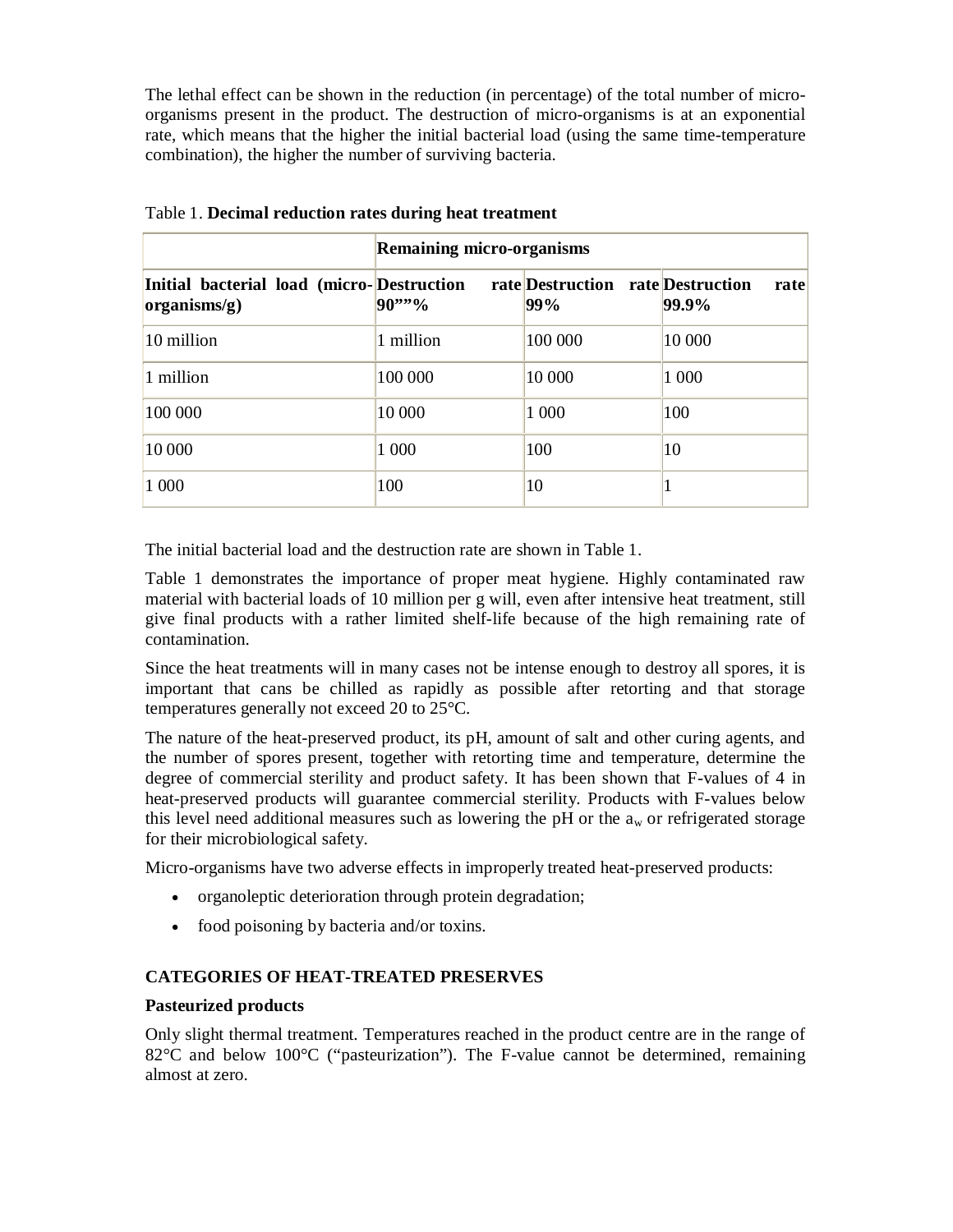Inactivated: most vegetative micro-organisms Not inactivated: spores of *Bacillus* and *Clostridium* Storage required: uninterrupted cold chain  $(2-4\degree C)$ , up to six months

#### **Cooked preserves**

Thermal treatment only with boiling water (no pressure cooker).

Temperature reached in the product centre is up to 100°C. Low F-value.

Inactivated: all vegetative micro-organisms Not inactivated: spores of *Bacillus* and *Clostridium* Storage required: not higher than  $10^{\circ}$ C for one year. Spores will not grow under these conditions.

#### **"Three-quarter" preserves**

Thermal treatment in pressure cooker. Temperatures reached in the product centre are between 108 and 112°C. F-value 0.6 to 0.8.

Inactivated: all vegetative micro-organisms, spores of *Bacillus* Not inactivated: spores of *Clostridium* Storage required: not higher than 15°C for one year. Spores of *Clostridium* will not grow under these conditions.

#### **"Full" preserves stable under temperate conditions**

Intensive thermal treatment in pressure cooker. Temperature reached in the product centre is about 121°C. F-value 4 to 6 ("sterilized product").

Inactivated: all micro-organisms except thermophilic spores Storage required: ambient temperature (for one year), but not tropical conditions (40°C or more).

#### **"Full" preserves stable under tropical conditions**

Very intensive thermal treatment, with a long period of 121°C or higher in the product centre. F-value of 12 and more.

Inactivated: all micro-organisms including thermophilic spores Storage required: ambient temperature even under tropical conditions (up to four years).

#### **Shelf-stable preserves**

This group of preserves is different from those mentioned previously, since preservation is achieved not only by thermal treatment, but also by utilizing other means to prevent microbiological growth such as nitrite, low water activity and/or low pH. This combined effect has the advantage of a fully shelf-stable product under all ambiental conditions without undergoing intensive thermal treatment (less than  $100^{\circ}$ C) and without major losses in organoleptic quality.

# **FACTORS AFFECTING THE SHELF-LIFE OF MEAT AND MEAT PRODUCTS**

Though meat handling, storage and consumption may differ from one place to another, the factors limiting the shelf-life of these products are the same.

There are *endogenous* factors, such as:

- pH-value or the degree of acidity of the product;
- $\bullet$  a<sub>w</sub> value or the amount of moisture available in the product; and *exogenous* factors, such as: